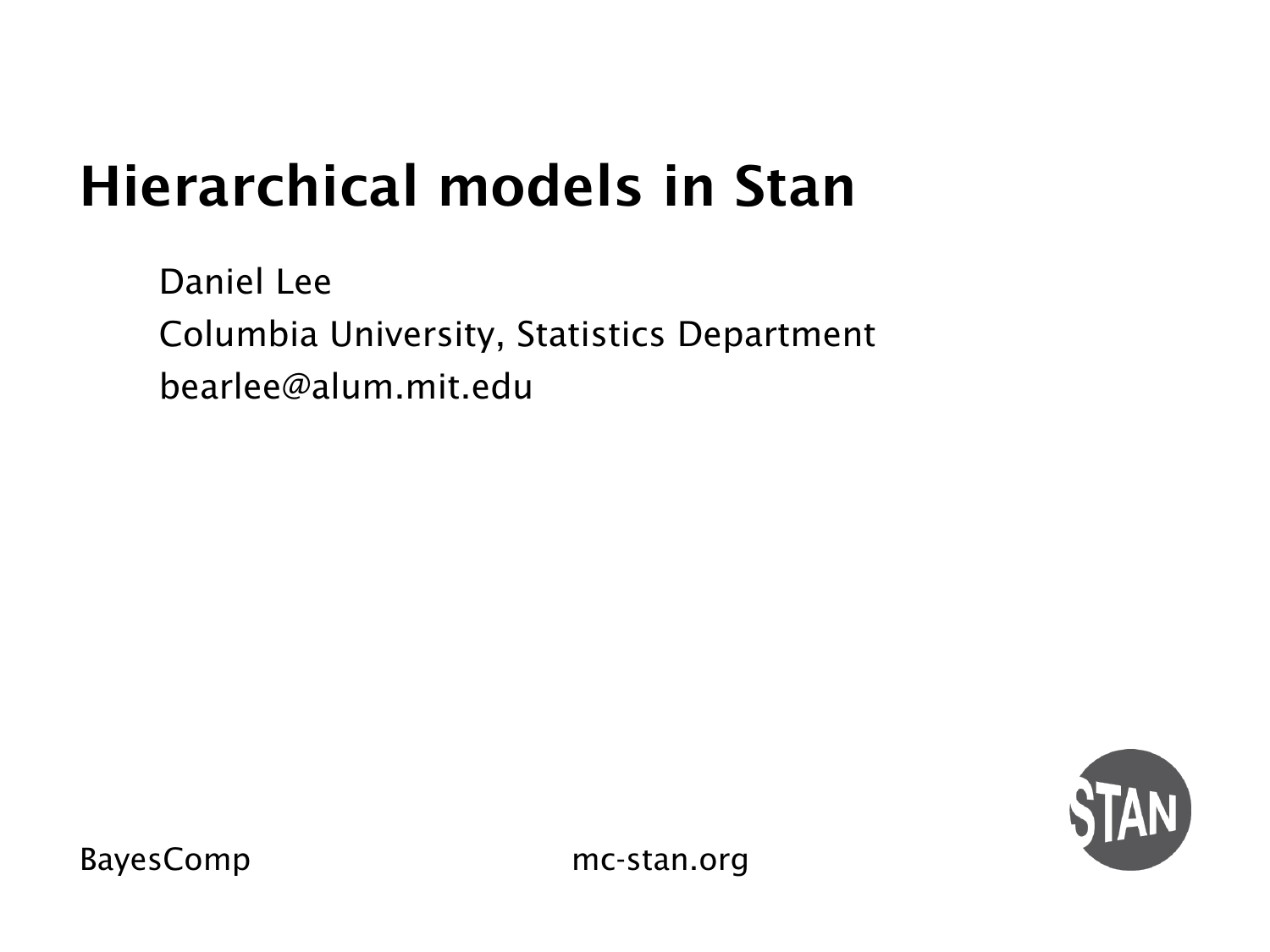### Stan: Help

- User Guide: http://mc-stan.org/manual.html
- Homepage: http://mc-stan.org
- Stan Users group: https://groups.google.com/d/forum/stan-users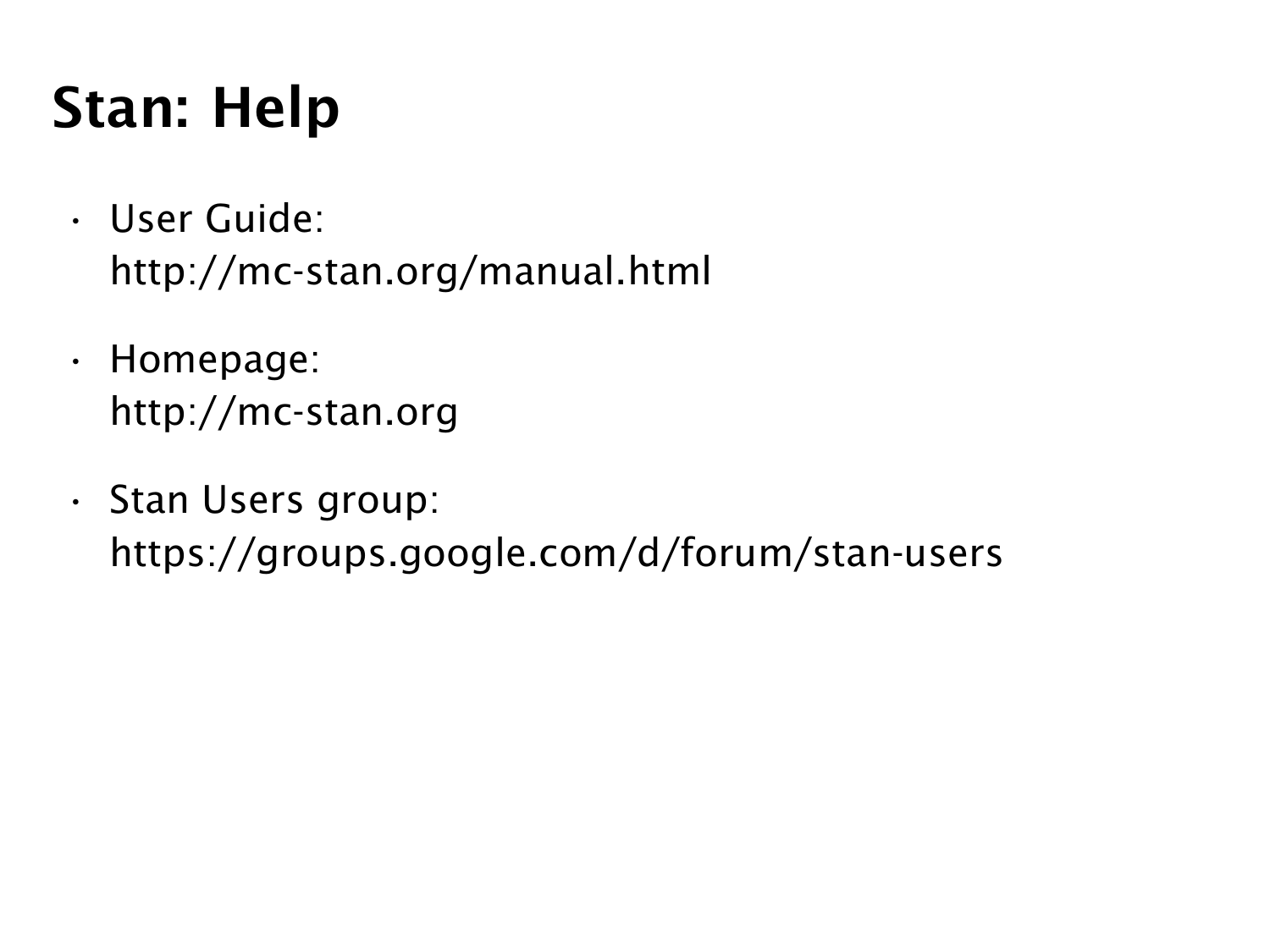## Motivation for Stan

- Fit rich Bayesian statistical models
- The Process
	- 1. Create a statistical model
	- 2. Perform inference on the model
	- 3. Evaluate
- Difficulty with models of interest in existing tools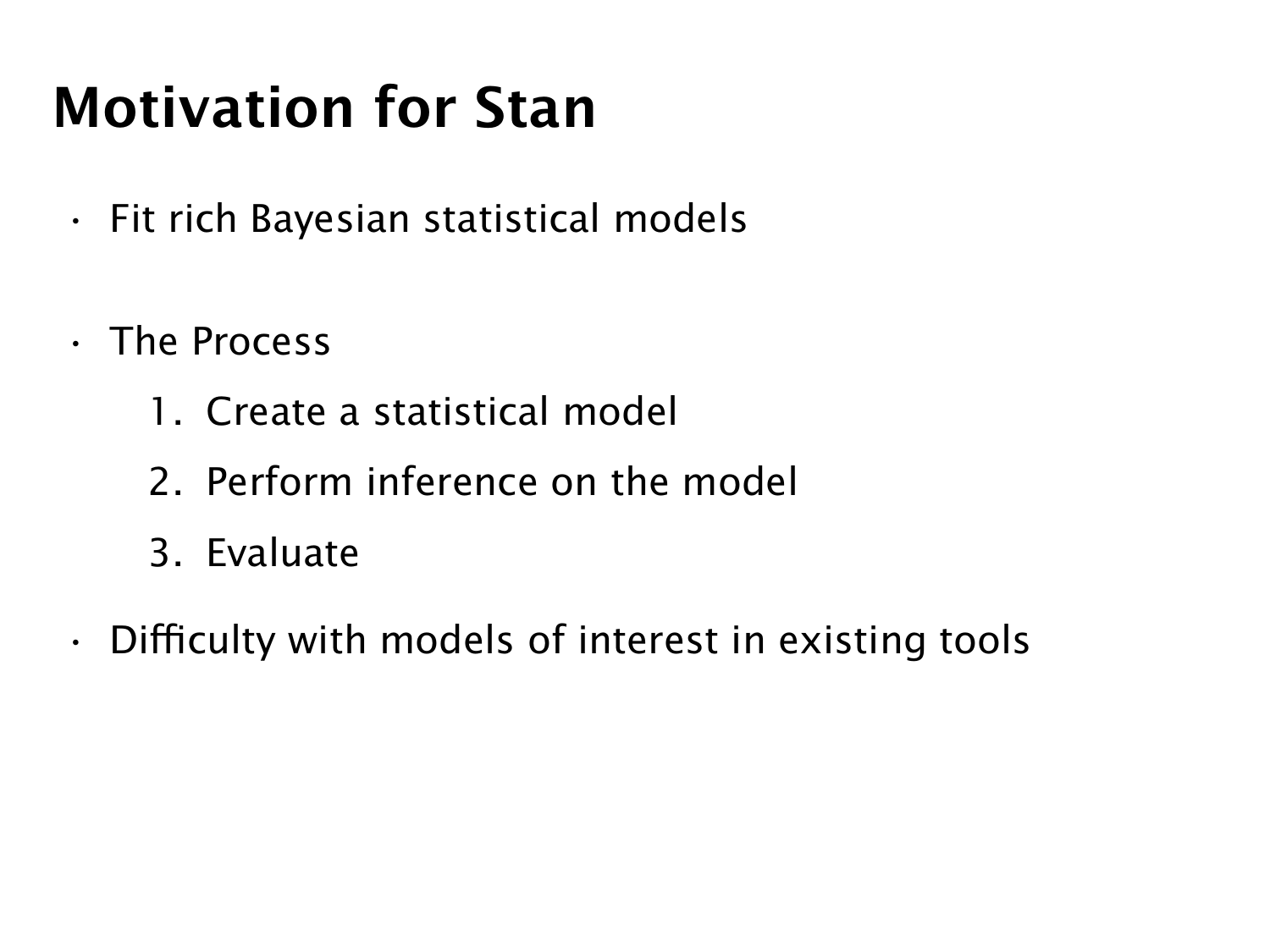## Motivation (cont.)

- Usability
	- general purpose, clear modeling language, integration
- Scalability
	- model complexity, number of parameters, data size
- Efficiency
	- high effective sample sizes, fast iterations, low memory
- Robustness
	- model structure (i.e. posterior geometry), numerical routines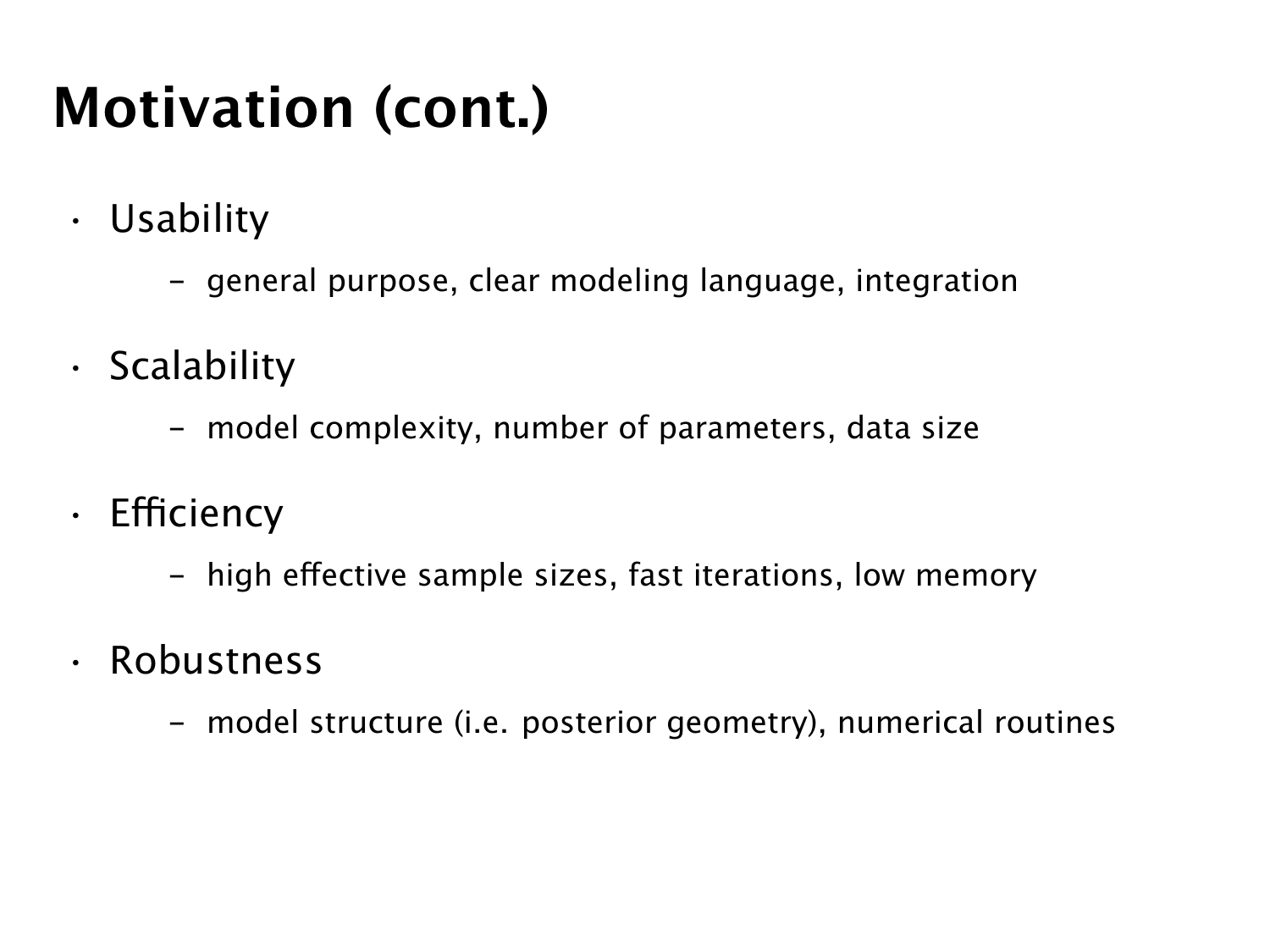## What is Stan?

- Statistical model specification language
	- high level, probabilistic programming language
	- user specifies statistical model
	- easy to create statistical models
- 4 cross-platform users interfaces
	- CmdStan command line
	- RStan R integration
	- PyStan Python integration
	- MStan Matlab integration (user contributed)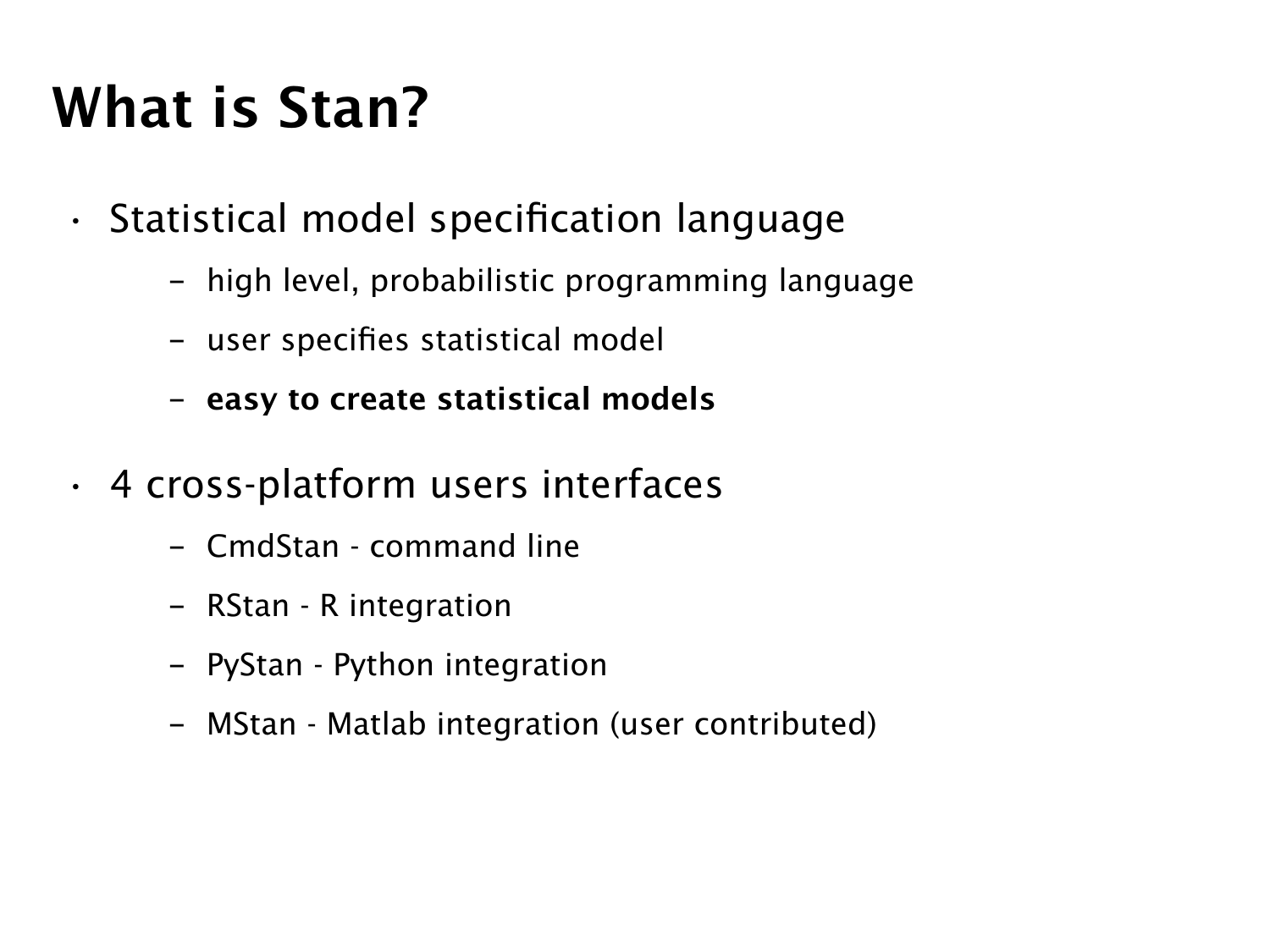## Inference

- Hamiltonian Monte Carlo (HMC)
	- sample parameters on unconstrained space
		- $\rightarrow$  transform + Jacobian adjustment
	- gradients of the model wrt parameters  $\rightarrow$  automatic differentiation
	- sensitive to tuning parameters  $→$  No-U-Turn Sampler
- No-U-Turn Sampler (NUTS)
	- warmup: estimates mass matrix and step size
	- sampling: adapts number of steps
	- maintains detailed balance
- Optimization
	- BFGS, Newton's method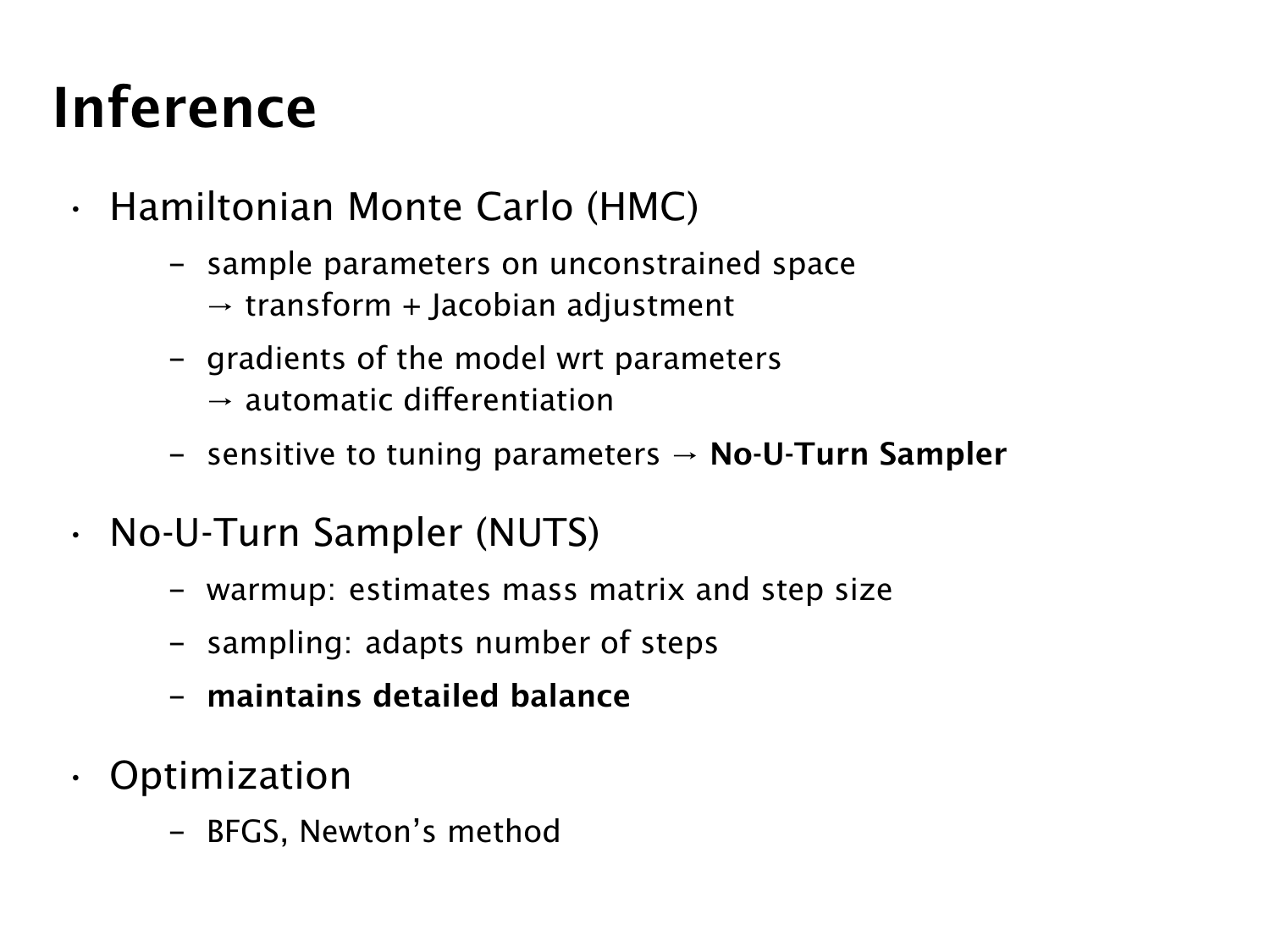### Stan to Scientists

- Flexible probabilistic language, language still growing
- Focus on science: the modeling and assumptions
	- access to multiple algorithms (default is pretty good)
	- faster and less error prone than implementing from scratch
	- efficient implementation
- Lots of (free) modeling help on users list
- Responsive developers, continued support for Stan
- Not just for inference
	- fast forward sampling; lots of distributions
	- gradients for arbitrary functions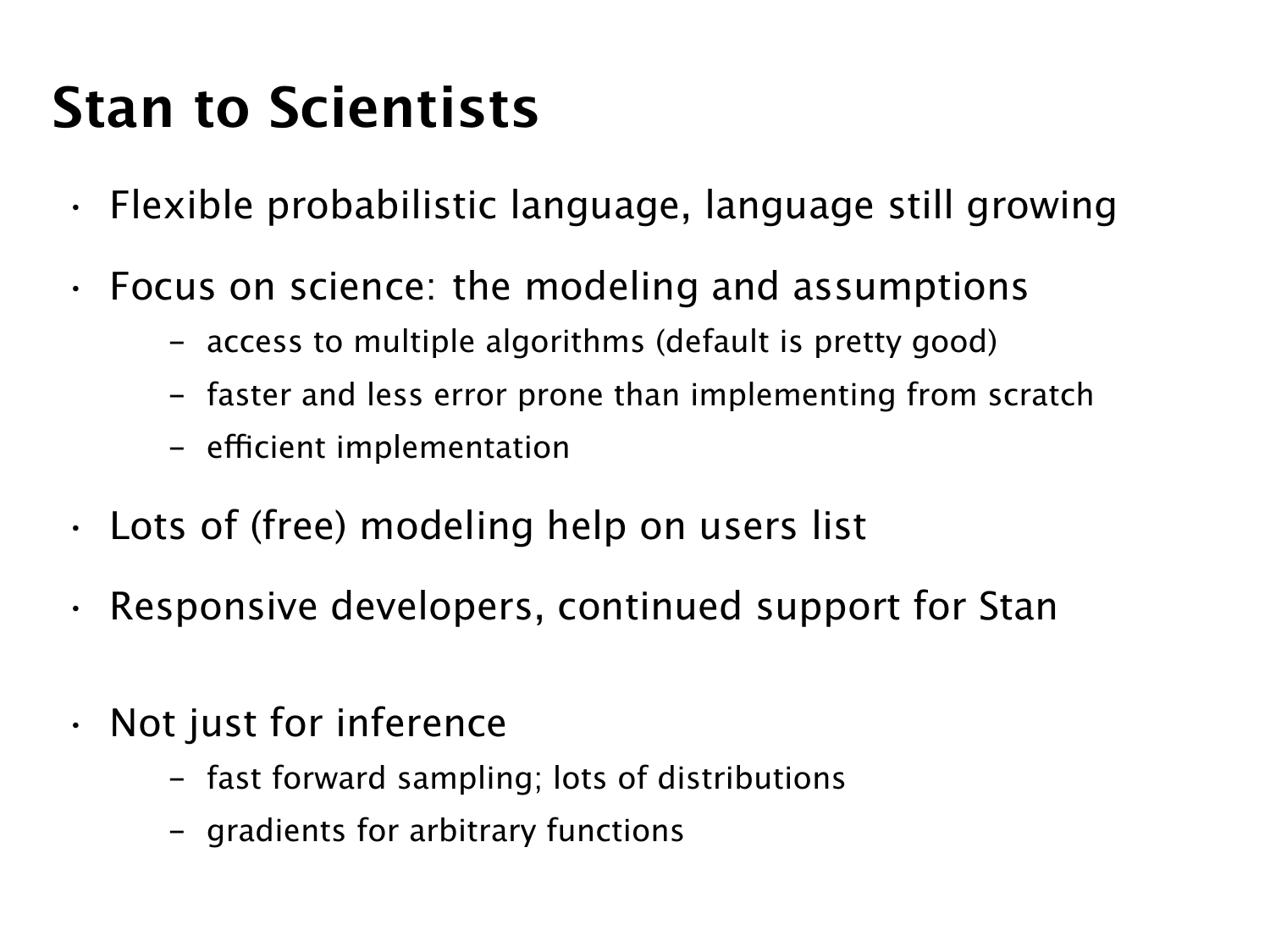### The Stan Language

- Data Types
	- basic: real, int, vector, row\_vector, matrix
	- constrained: simplex, unit\_vector, ordered, positive\_ordered, corr\_matrix, cov\_matrix
	- arrays
- Bounded variables
	- applies to int, real, and matrix types
	- lower example: real<lower=0> sigma;
	- upper example: real<upper=100> x;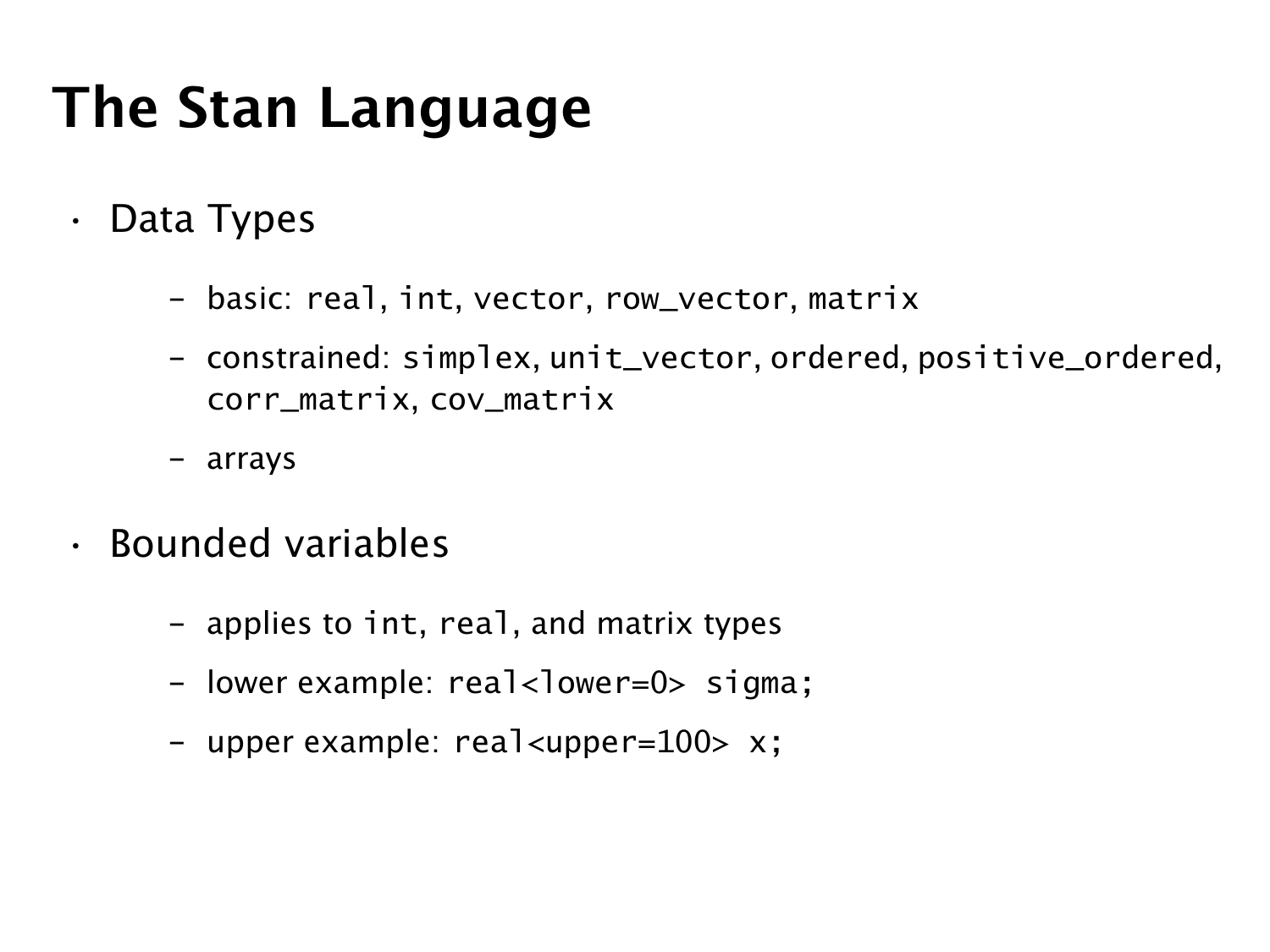## The Stan Language

- Program Blocks
	- data (optional)
	- transformed data (optional)
	- parameters (optional)
	- transformed parameters (optional)
	- model
	- generated quantities (optional)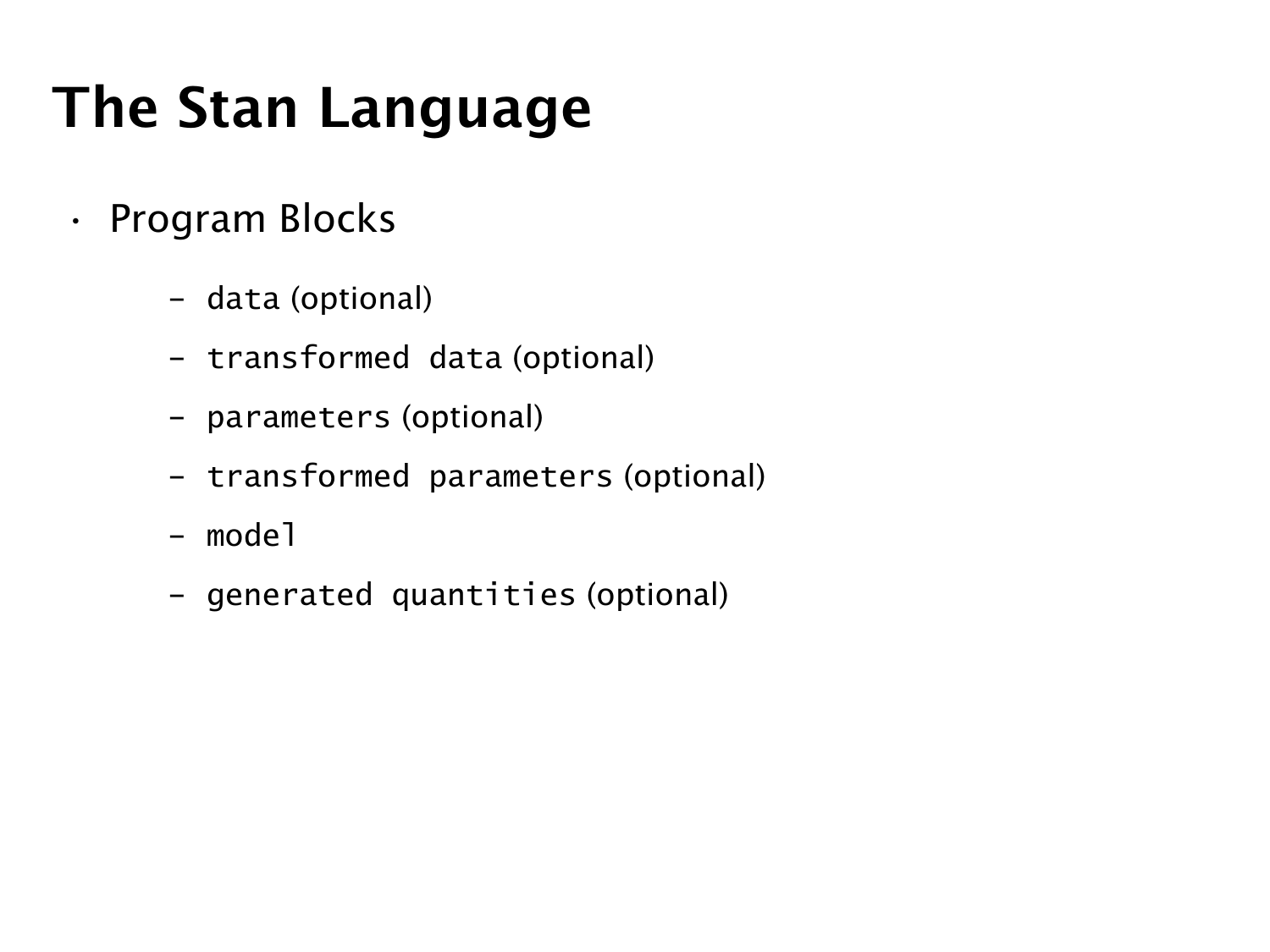### Stan Example: basic structure

```
data {
  int<lower=0> N:
  vector[N] y;
  vector[N] x;
}
parameters {
  real alpha;
  real beta;
  real<lower=0> sigma;
}
model {
  alpha \sim normal(0,10);
  beta \sim normal(0,10);
  sigma \sim cauchy(0,5);
  for (n in 1:N)
    y[n] \sim \text{normal}(a]pha + beta * x[n], sigma);
}
```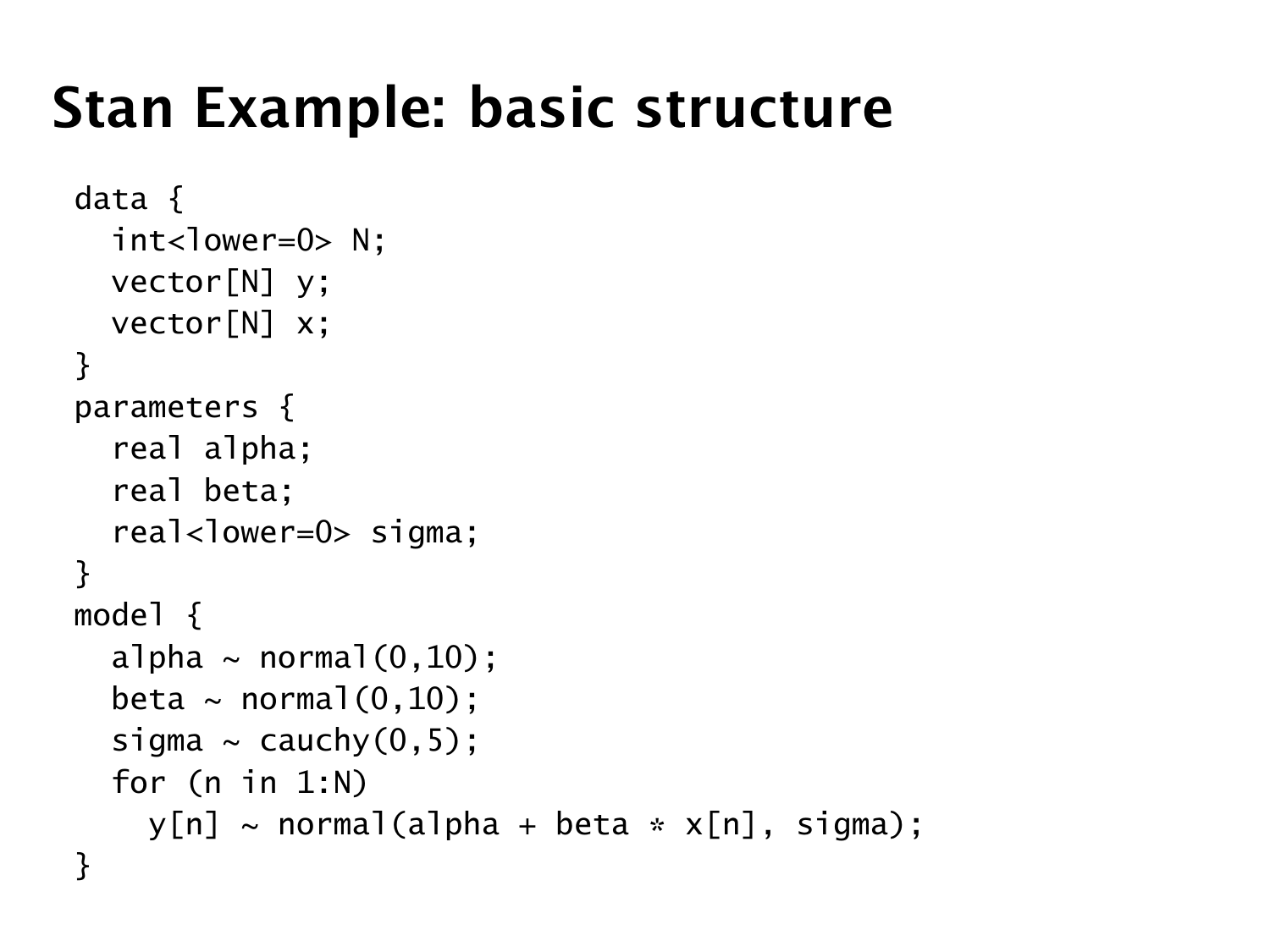### Stan Example: vectorization

```
data {
  int <lower=0> N:
  vector[N] y;
  vector[N] x;
}
parameters {
  real alpha;
  real beta;
  real<lower=0> sigma;
}
model {
  alpha \sim normal(0.10):
  beta \sim normal(0.10):
  sigma \sim cauchy(0,5);
  y \sim normal(alpha + beta * x, sigma);
}
```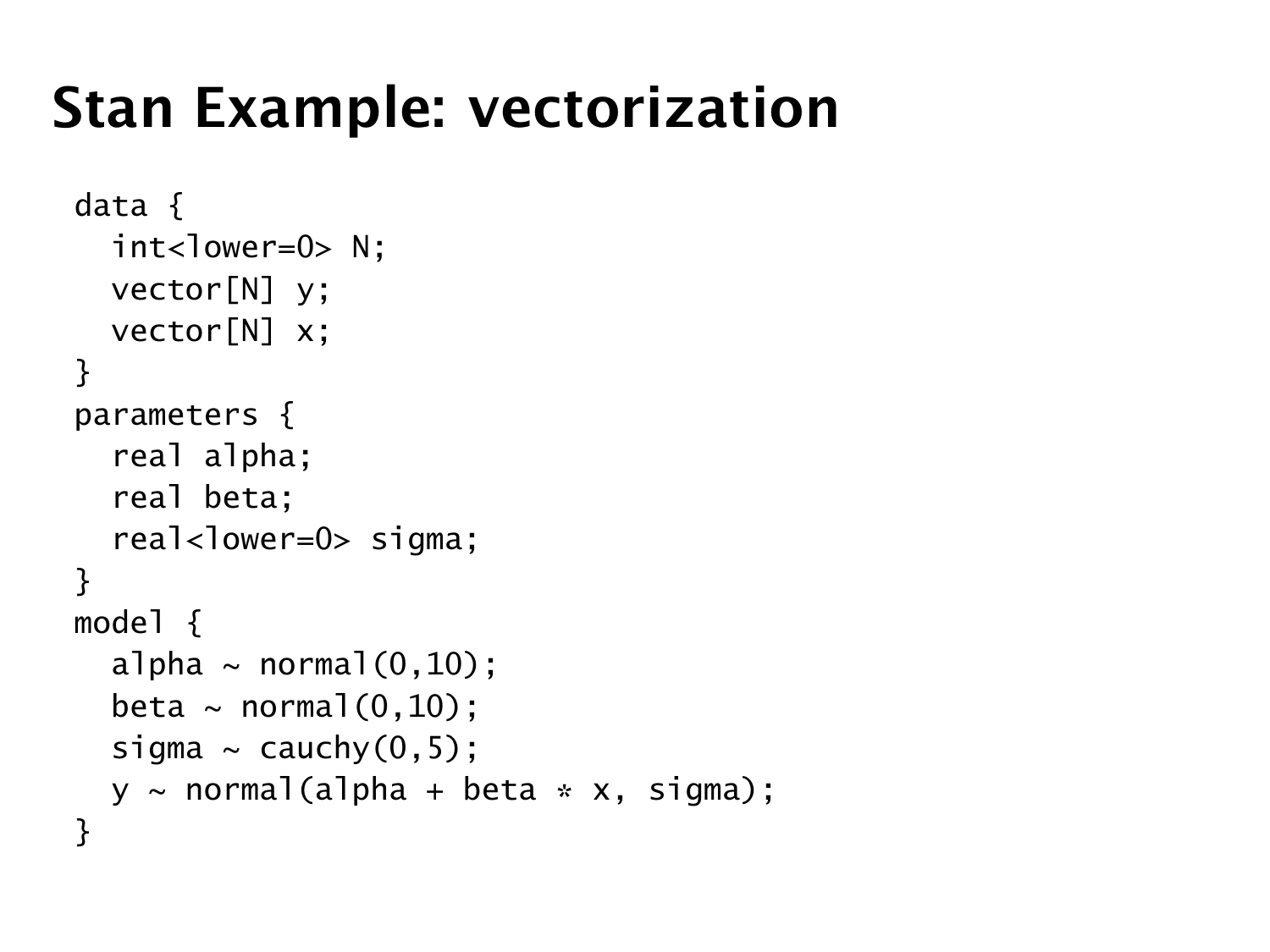# Eight Schools: hierarchical example

- Educational Testing Service study to analyze effect of coaching
- SAT-V in eight high schools
- No prior reason to believe any program was:
	- more effective than the others
	- more similar to others

[Rubin, 1981; Gelman et al., *Bayesian Data Analysis*, 2003]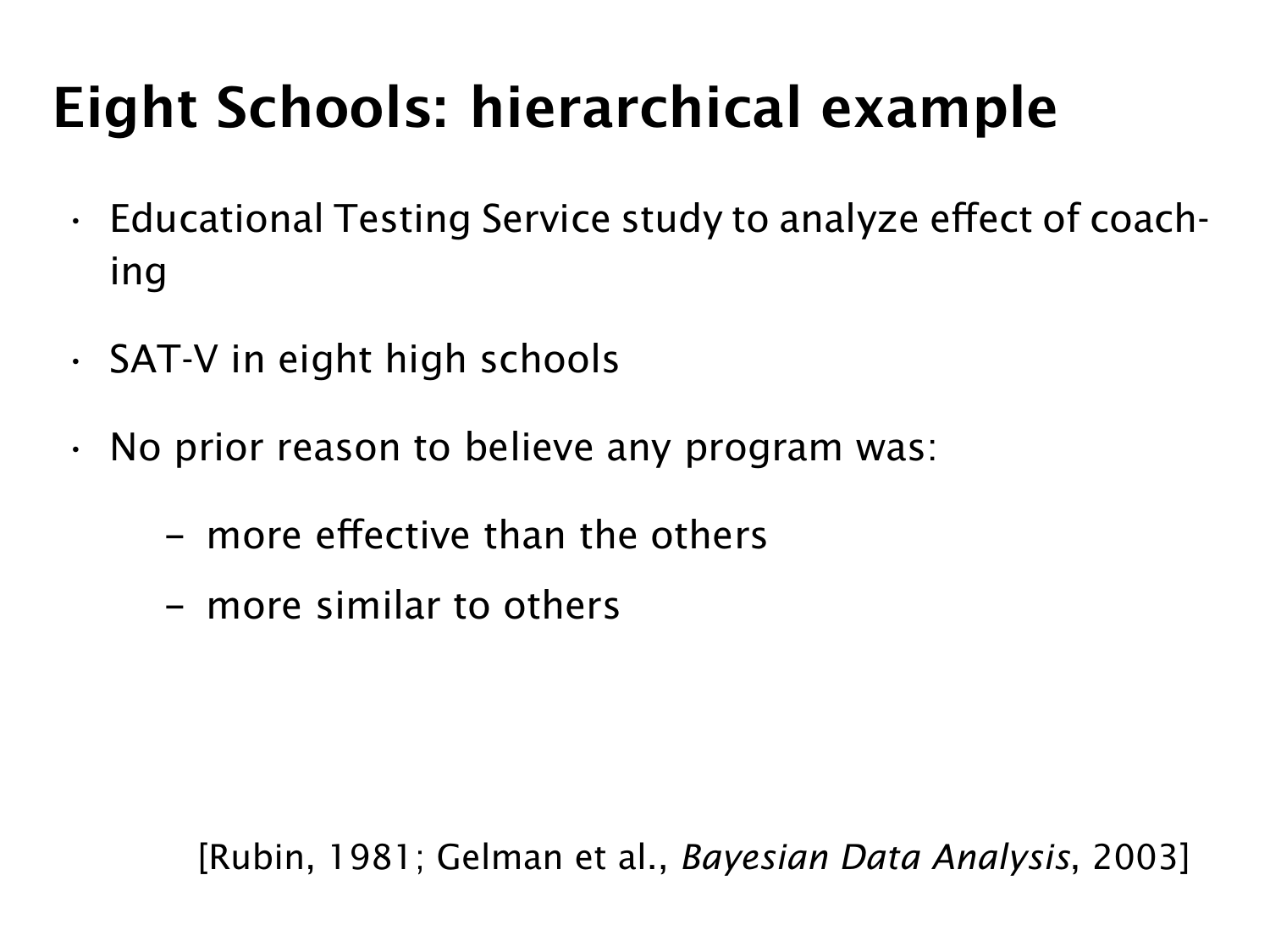### Stan: Eight Schools Data

| School | Estimated | Standard Error of |
|--------|-----------|-------------------|
|        | Treatment | Treatment         |
|        | Effect    | Effect            |
| А      | 28        | 15                |
| В      | 8         | 10                |
| C      | -3        | 16                |
| D      | 7         | 11                |
| E      | - 1       | 9                 |
| F      | 1         | 11                |
| G      | 18        | 10                |
|        | 12        | 18                |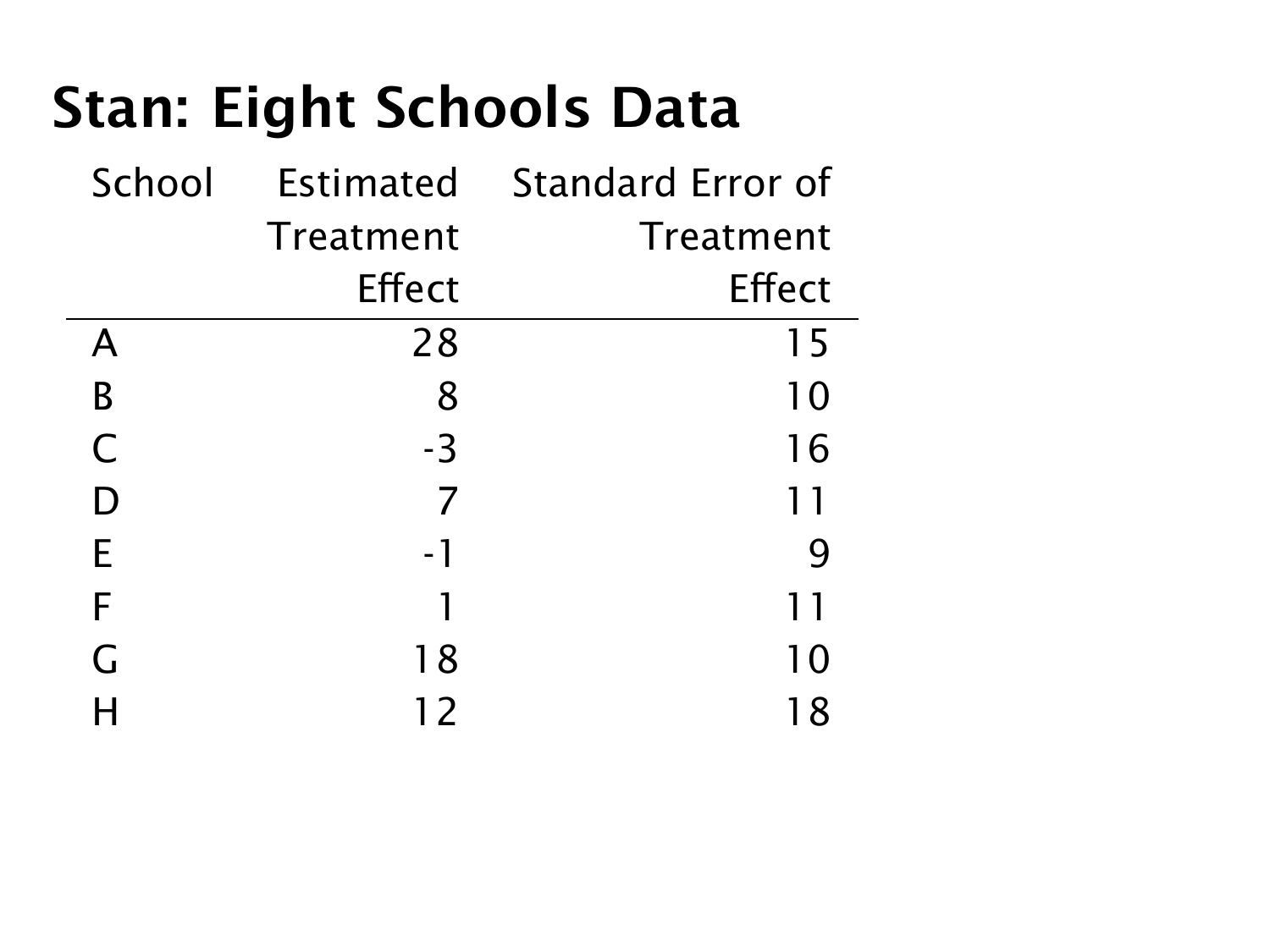### Eight Schools: Model 0

• Make sure data can be read

```
data {
 int <lower=0> J; // # schoolsreal y[J]; \frac{1}{2} // estimated treatment
 real<lower=0> sigma[J]; // std err of effect
}
parameters {
 real<lower=0, upper=1> theta;
}
model {
}
```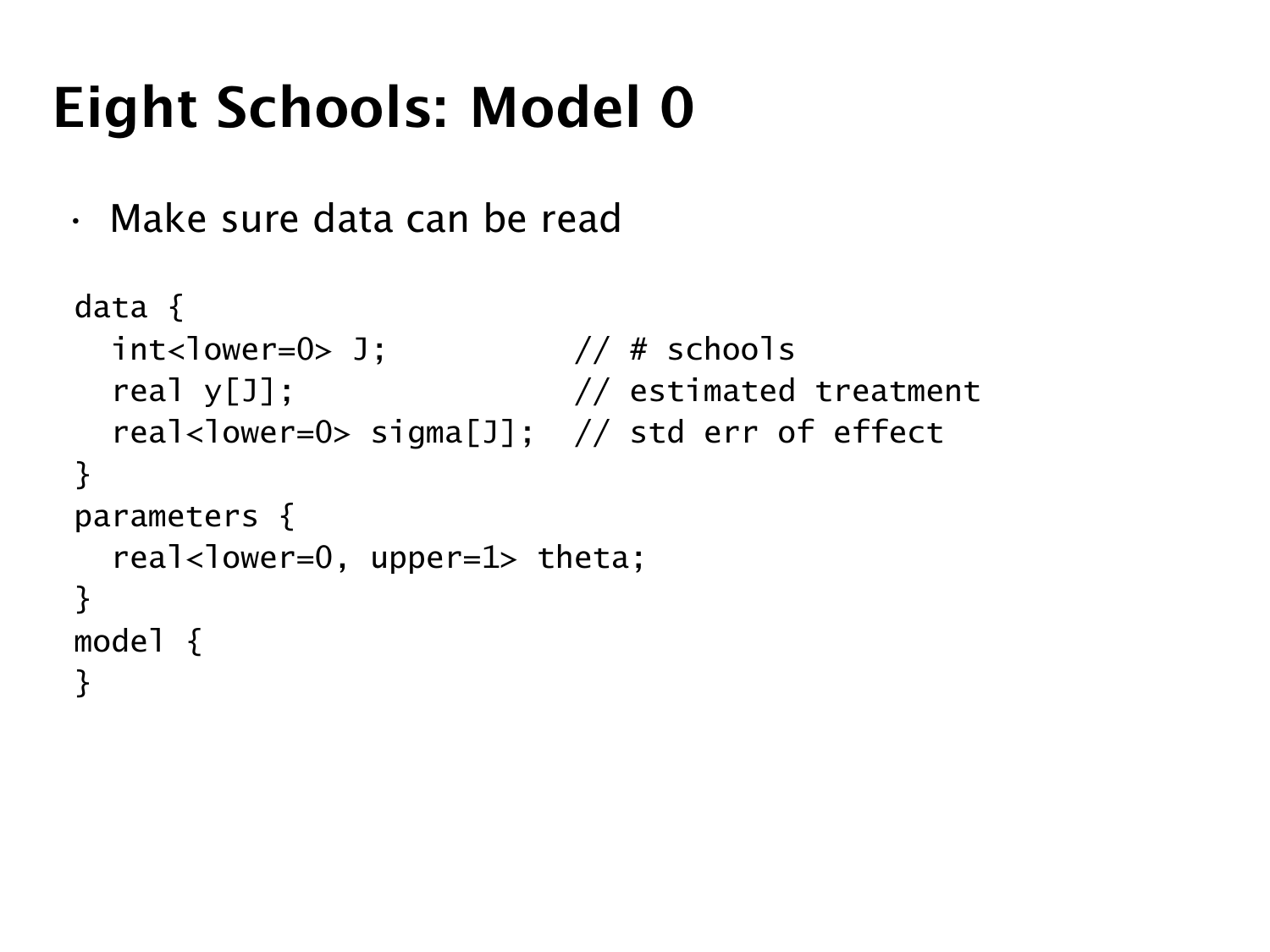## Eight Schools: No Pooling

• Each school treated independently

```
data {
 int <lower=0> J; // # schoolsreal y[J]; \frac{1}{2} // estimated treatment
 real<lower=0> sigma[J]; // std err of effect
}
parameters {
 real theta[J]; // school effect
}
model {
 y \sim normal(theta, sigma);
}
```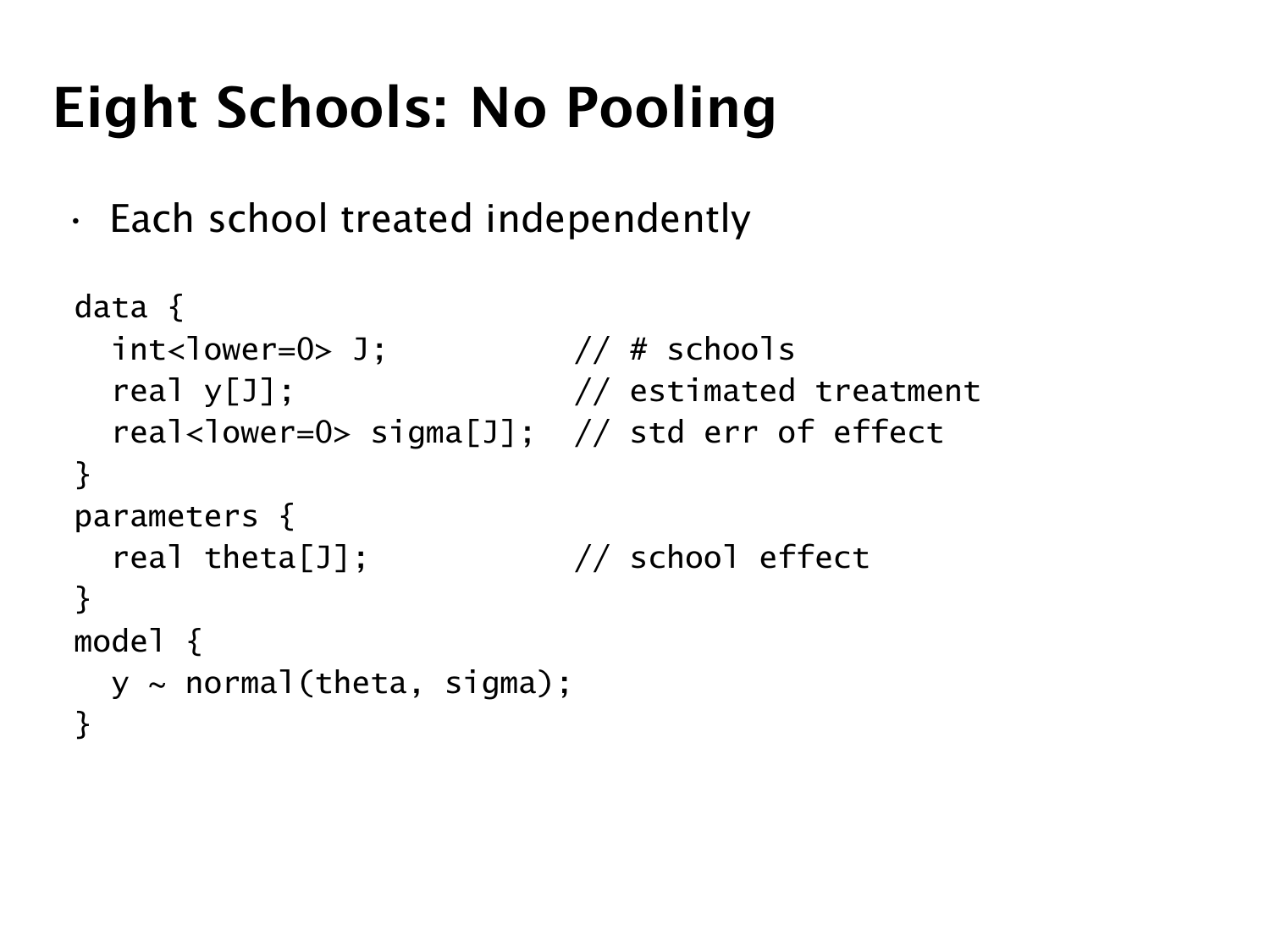## Eight Schools: Complete Pooling

• All schools lumped together

```
data {
 int <lower=0> J; // # schoolsreal y[J]; \frac{1}{2} // estimated treatment
 real<lower=0> sigma[J]; // std err of effect
}
parameters {
 real theta; \frac{1}{2} // pooled school effect
}
model {
 y \sim normal(theta, sigma);
}
```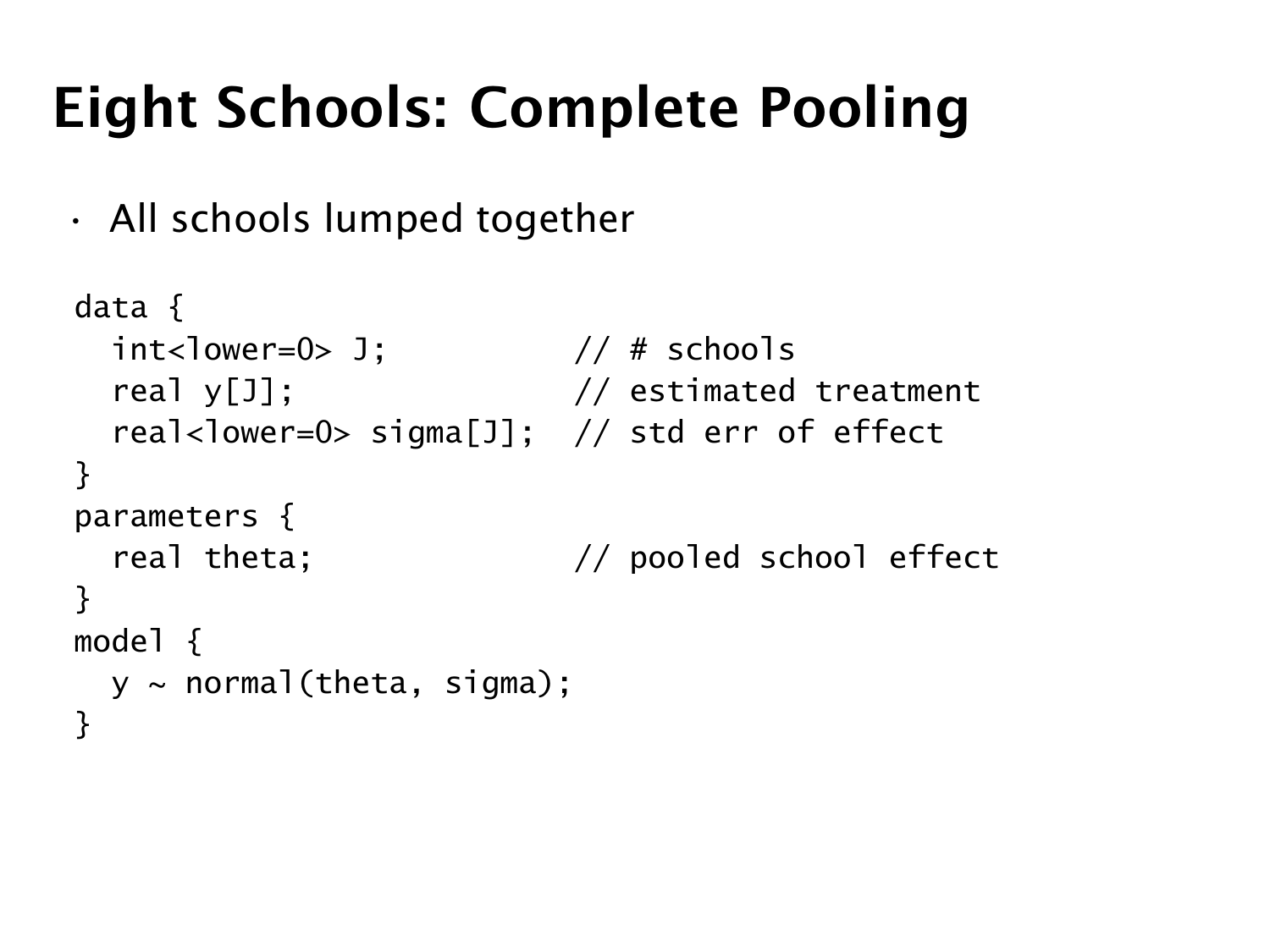### Eight Schools: Partial Pooling

• Fit hyperparameter *µ*, but set *τ* = 25

```
data {
 int <lower=0> J; // # schoolsreal y[J]; // estimated treatment
 real<lower=0> sigma[J]; // std err of effect
 real<lower=0> tau; \frac{1}{2} variance between schools
}
parameters {
 real theta[J]; // school effect
 real mu; // mean for schools
}
model {
 theta \sim normal(mu, tau);
 y \sim normal(theta, sigma);
}
```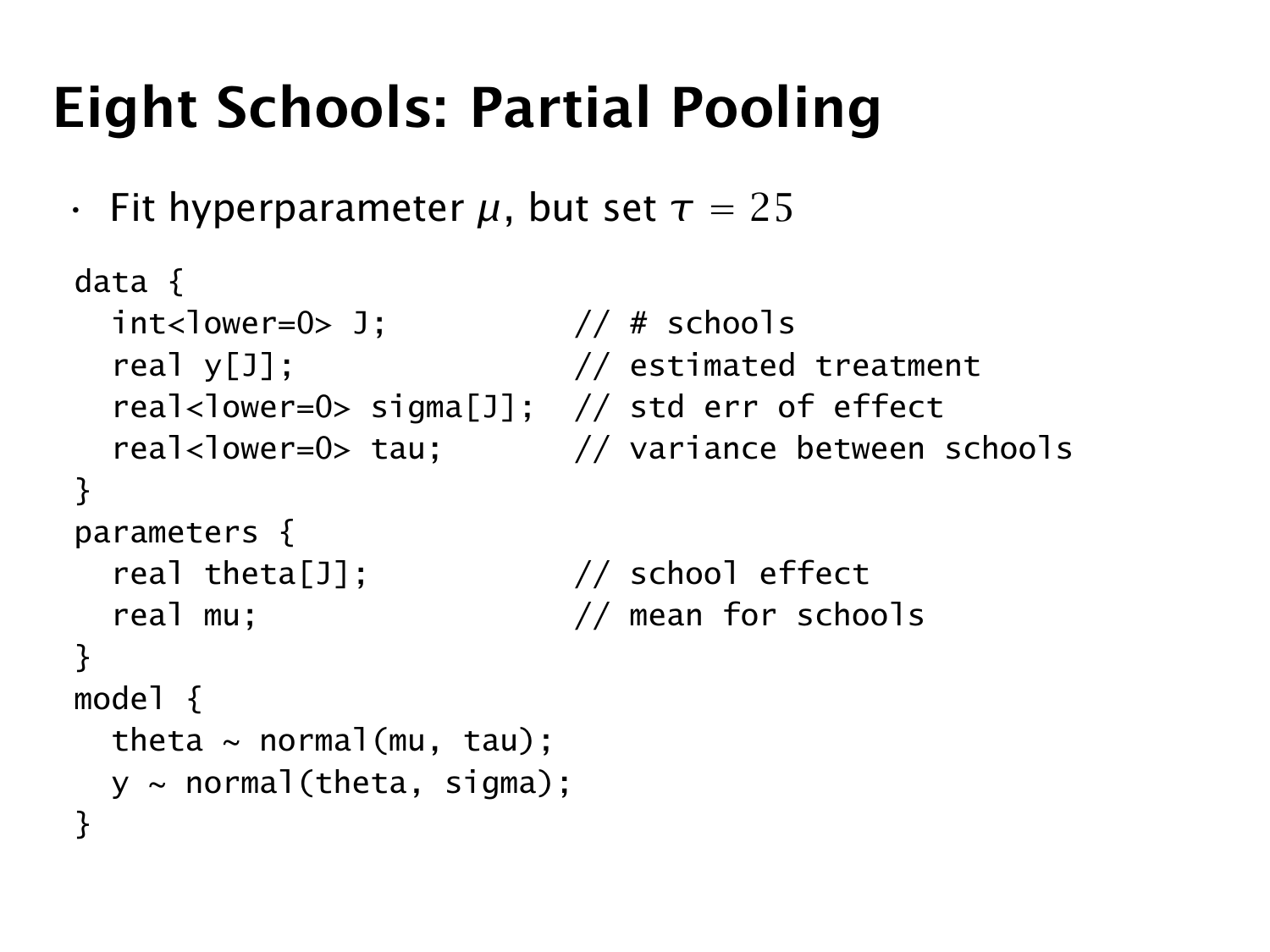## Eight Schools: Hierarchical Model

• Estimate hyperparameters *µ* and *σ*

```
data {
  int<lower=0> \frac{1}{1}; \frac{1}{1} // # schools
  real y[J]; \frac{1}{2} // estimated treatment
  real<lower=0> sigma[J]; // std err of effect
}
parameters {
  real theta[J]; // school effect
  real mu: \frac{1}{2} // mean for schools
  real<lower=0> tau; // variance between schools
}
model {
  theta \sim normal(mu, tau):
  y \sim normal(theta, sigma);
}
```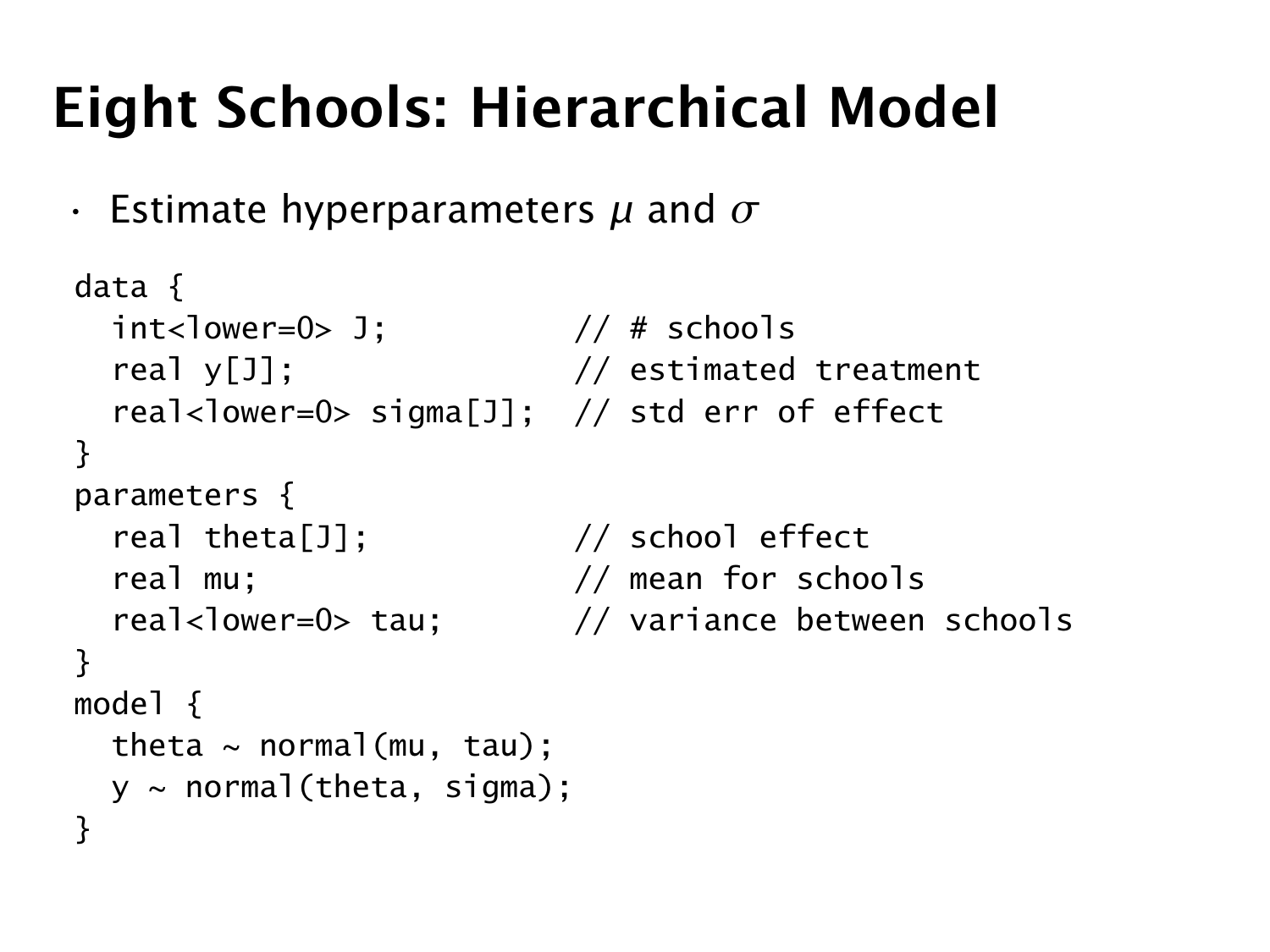#### Eight Schools: Summary



Figure 5.6 Conditional posterior means of treatment effects,  $E(\theta_j|\tau, y)$ , as functions of the betweenschool standard deviation  $\tau$ , for the educational testing example. The line for school C crosses the lines for  $E$  and  $F$  because  $C$  has a higher measurement error (see Table 5.2) and its estimate is therefore shrunk more strongly toward the overall mean in the Bayesian analysis.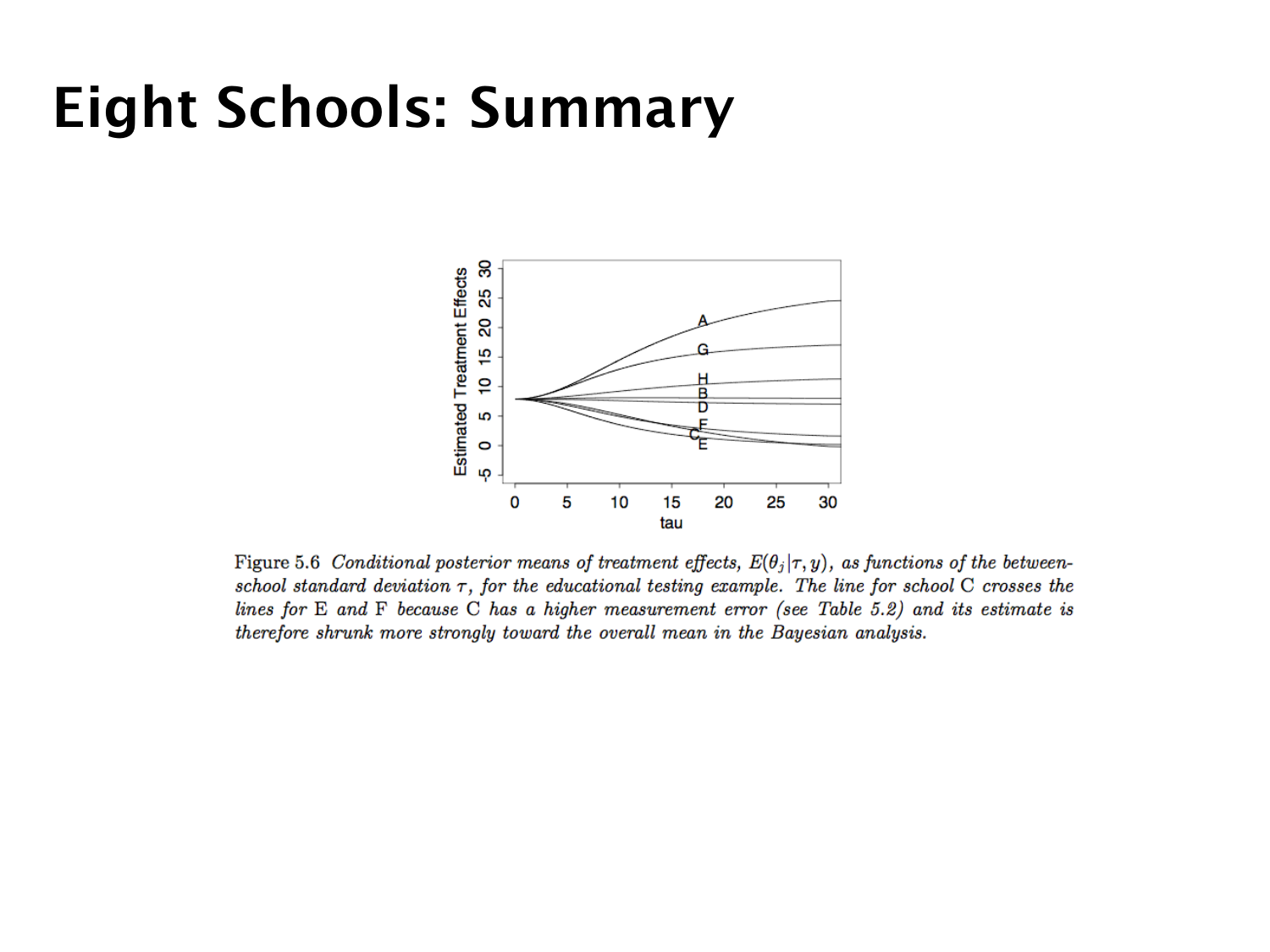## Stan's Near Future (2014)

- L-BFGS optimization
- User specified functions
- Differential equations
- Approximate inference
	- maximum marginal likelihood
	- expectation propagation
- More efficient automatic differentiation
- Refactoring, testing, adding distributions, etc.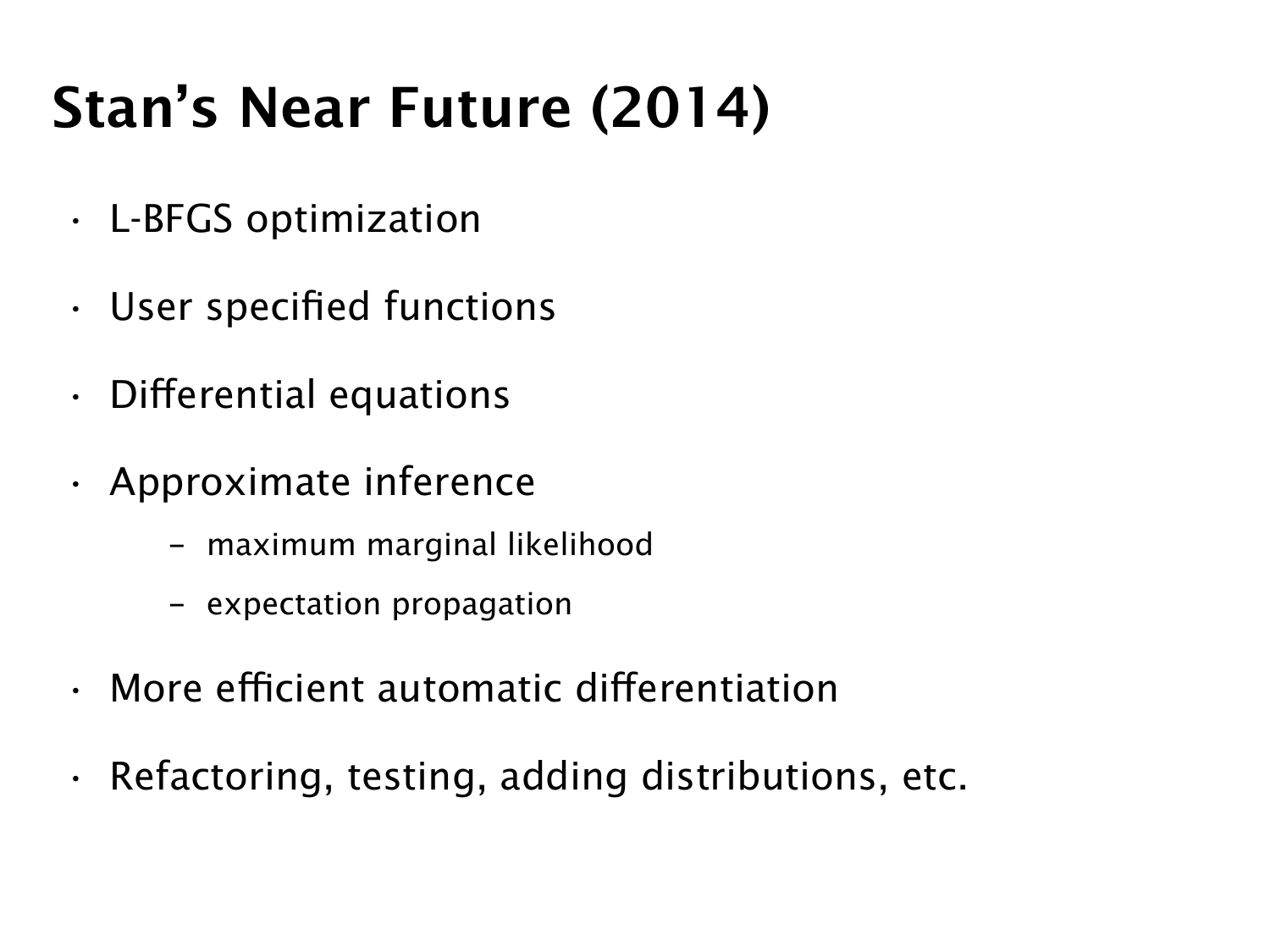### Stan's Future

- Riemann Manifold HMC
	- needs efficient implementation of Hessians
	- needs rewrite of current auto-diff implementation
- Variational Bayesian Inference
	- non-conjugate
	- black-box
- Stocastic Variational Bayes
	- needs stats / machine learning research
	- data partitioning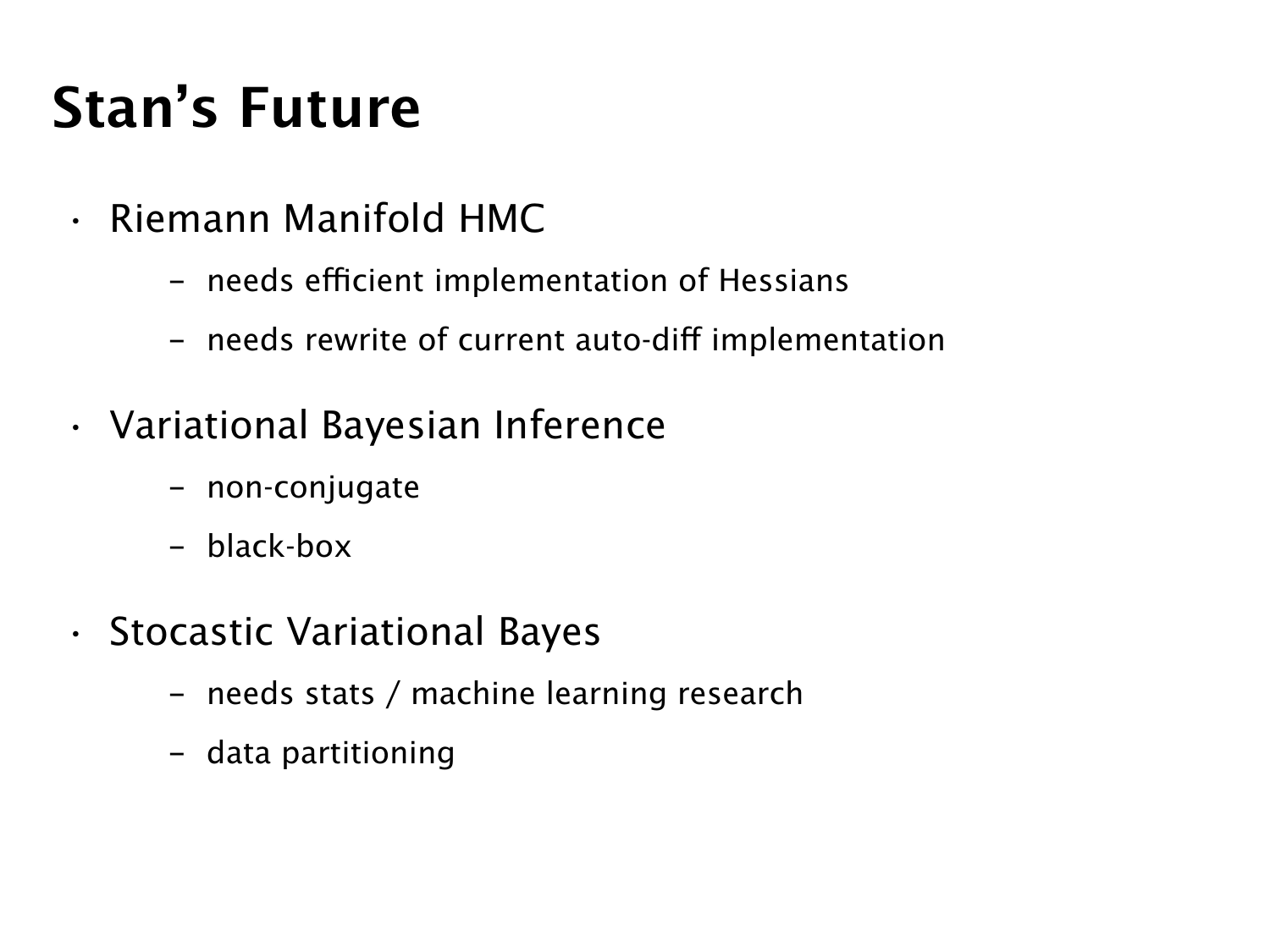## Limitations

- no discrete parameters (can marginalize)
- $\cdot$  no implicit missing data (code as parameters)
- not parallelized within chains
- $\cdot$  language limited relative to black boxes (cf., emcee)
- limited data types and constraints
- C++ template code is complex for user extension
- sampling slow, nonscalable; optimization brittle or approx